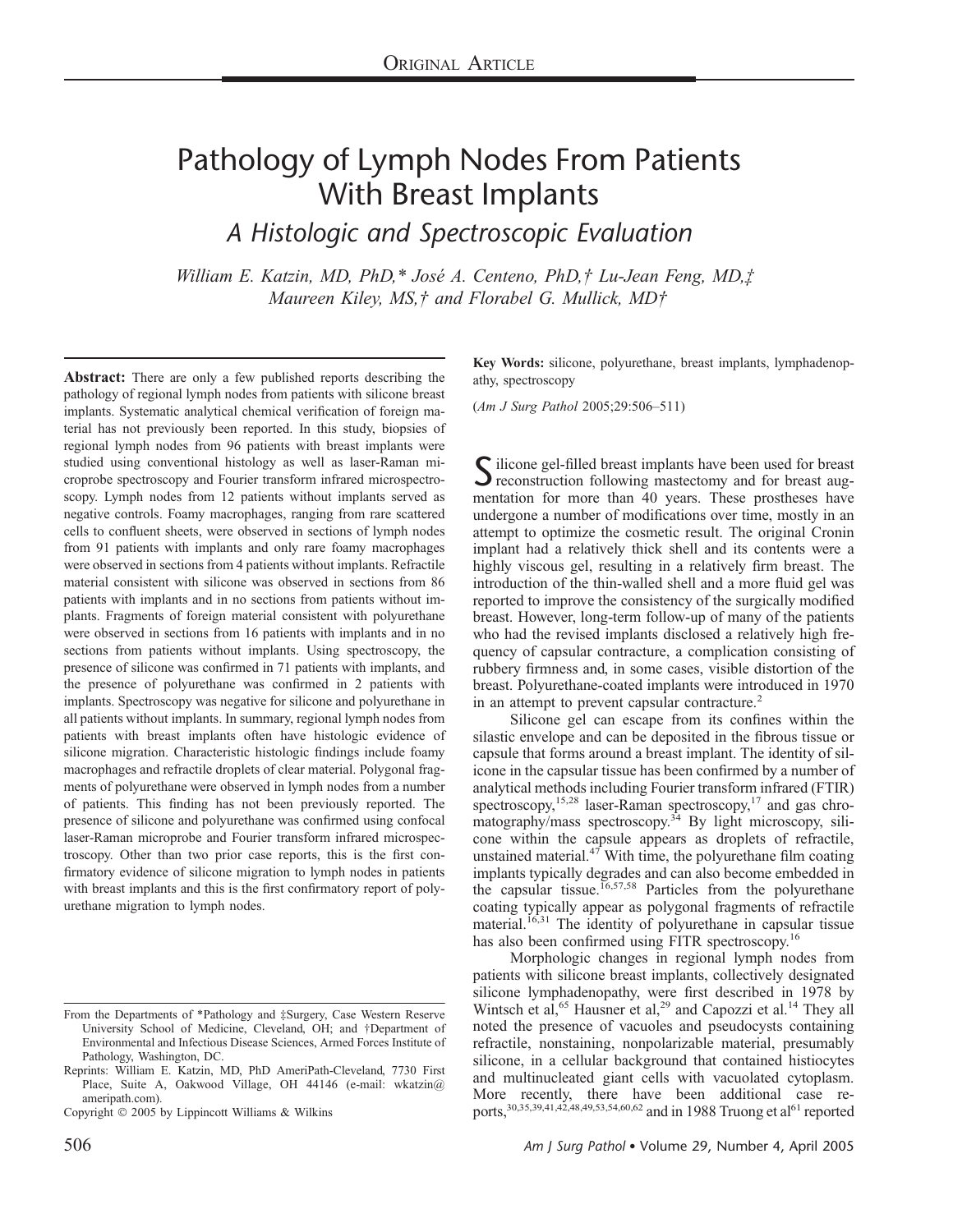a series of 9 cases of silicone lymphadenopathy involving patients with breast implants. In addition to describing the histologic features, they also used energy-dispersive x-ray elemental analysis to confirm the presence of the element silicon in 7 of their cases. In 1995, Kulber et  $al^{38}$  reported a series of 23 patients with silicone implants who had palpable axillary lymphadenopathy and who subsequently underwent axillary lymph node biopsy. In addition to changes of silicone lymphadenopathy that were seen in all of those patients, 7 of those patients also had metastatic breast cancer. The histologic features of silicone lymphadenopathy were only briefly discussed in that report. To our knowledge, the presence of molecular silicone in regional lymph nodes of patients with breast implants has been confirmed spectroscopically in only two prior case reports.35,65

In this report, we describe the histologic features of silicone lymphadenopathy in regional lymph nodes from a large series of patients with silicone breast implants. Included in this series are a significant number of patients with polyurethane-coated breast implants. We found fragments of polyurethane in lymph nodes from 16 different patients. Confocal laser-Raman microprobe (CLRM) and FTIR were both used to confirm the presence of silicone and polyurethane in sections from the lymph nodes.

### MATERIALS AND METHODS

## Case Materials

The study was based on an evaluation of lymph nodes from 96 patients with silicone gel-filled breast implants and 12 ''control'' patients without implants. In almost all of the patients with implants, lymph nodes potentially containing silicone were identified by ultrasound. Lymph node biopsies were performed in these patients based on their concern about possible adverse effects of silicone on their health and their desire to remove all residual silicone following implant removal. In some cases, the patients complained of axillary tenderness. All patients were female. The patients with implants ranged in age from 29 to 66 with a mean age of 47.5 years ( $SD = 8.1$  years). A significant number of the patients with implants had multiple sets of implants. The time from insertion of the first known implants to lymph node biopsy in these patients ranged from 1 year to 30 years. The median period of time that the patients had implants was 11 years (mean, 12.2 years). In all of these patients, the silicone implants were removed either prior to or at the same time as the lymph node biopsy. In 47 (49%) of these patients one or both of the implants had visible evidence of rupture. Axillary, internal mammary/intercostal, retropectoral, rotter, supraclavicular, intramammary, and abdominal wall lymph nodes were biopsied from patients with implants: 86% of those were from the axilla. The control patients ranged in age from 32 to 75 with a mean age of 49.9 years (SD = 12.1 years). Nine of 12 of the control patients had axillary lymph node biopsy for staging of breast cancer. One of the control patients had an intramammary lymph node biopsy at the time of surgery to rule out local recurrence of breast cancer. One of the control patients had a lymph node biopsy at the time of breast reconstruction surgery following mastectomy for breast cancer. The final control patient had a lymph node biopsy at the time of breast reduction surgery. Axillary, internal mammary, and intramammary lymph nodes were biopsied from control patients: 88% of those were from the axilla. Lymph nodes were fixed in neutral-buffered formalin and embedded in paraffin using a tissue-Tek VIP processor that included dehydration through graded alcohol and xylene.

The patients with silicone breast implants had a variety of different types of prostheses. Many patients had multiple sets of different types of implants. The types of implants removed at the time of lymph node biopsy (or the most recent types in patients who had prior implant removal) were as follows: single lumen, smooth surface gel  $(n = 29)$ ; single lumen, smooth surface saline  $(n = 1)$ ; single lumen, textured surface gel ( $n = 5$ ); single lumen, textured surface saline ( $n =$ 7); single lumen gel with Dacron patch  $(n = 6)$ ; single lumen gel with polyurethane coating  $(n = 36)$ ; and double lumen, smooth surface  $(n = 6)$ . In 1 patient the right and left implants were different types and in 7 patients the type was unknown. Device manufacturers included Dow Corning, Heyer-Schulte, Mentor, McGhan, Aesthetech, Cox-Uphoff, Medical Engineering Corporation/Surgitek, and Bristol-Myers Squibb.

## Light Microscopy

Four- to six-micron sections were stained with hematoxylin and eosin. The presence and degree or absence of the following histologic features were assessed: 1) foamy macrophages (estimate of the percent area of the node effaced); 2) plasma cells (absent, present, or marked); 3) sarcoid-like granulomas (absent, present, or marked); 4) giant cells (absent, present, or marked); 5) follicular hyperplasia (follicles absent, follicles present, follicular hyperplasia); 6) sinus histiocytosis (absent, present, or marked); 7) refractile material morphologically consistent with silicone (absent, present, or marked); and 8) refractile material morphologically consistent with polyurethane (absent or present). Slides from a total of 361 paraffin blocks were evaluated including 35 from the control patients. To achieve consistency, the histologic evaluation in all cases was performed by a single observer (W.E.K.) and was conducted in a blinded fashion, without knowledge of the name or implant status of the patients (all data were initially recorded according to the surgical pathology accession number).

## Microspectroscopy of Lymph Node Tissues

CLRM was performed on sections from lymph nodes using a LabRam spectrograph (JY Hobira and Dilor, France). The instrument is equipped with a He:Ne laser having an excitation wavelength of 632 nm. The optical unit permits ordinary light viewing as well as illumination of the sample by laser light. A high stability BX 40 Olympus microscope was used:  $10\times$ ,  $50\times$ , and  $100\times$  objectives were used to view the sample using ordinary light and the  $100\times$  objective was used to collect Raman spectral images. The confocal characteristics of the microscope were provided by an adjustable confocal hole (range,  $100-1000 \mu m$ ), which allows for reduction of stray light and laser plasma lines. The spectrograph consisted of two gratings mounted on the same shaft blazed at 1800 grooves/nm (holographic) and 950 grooves/nm, and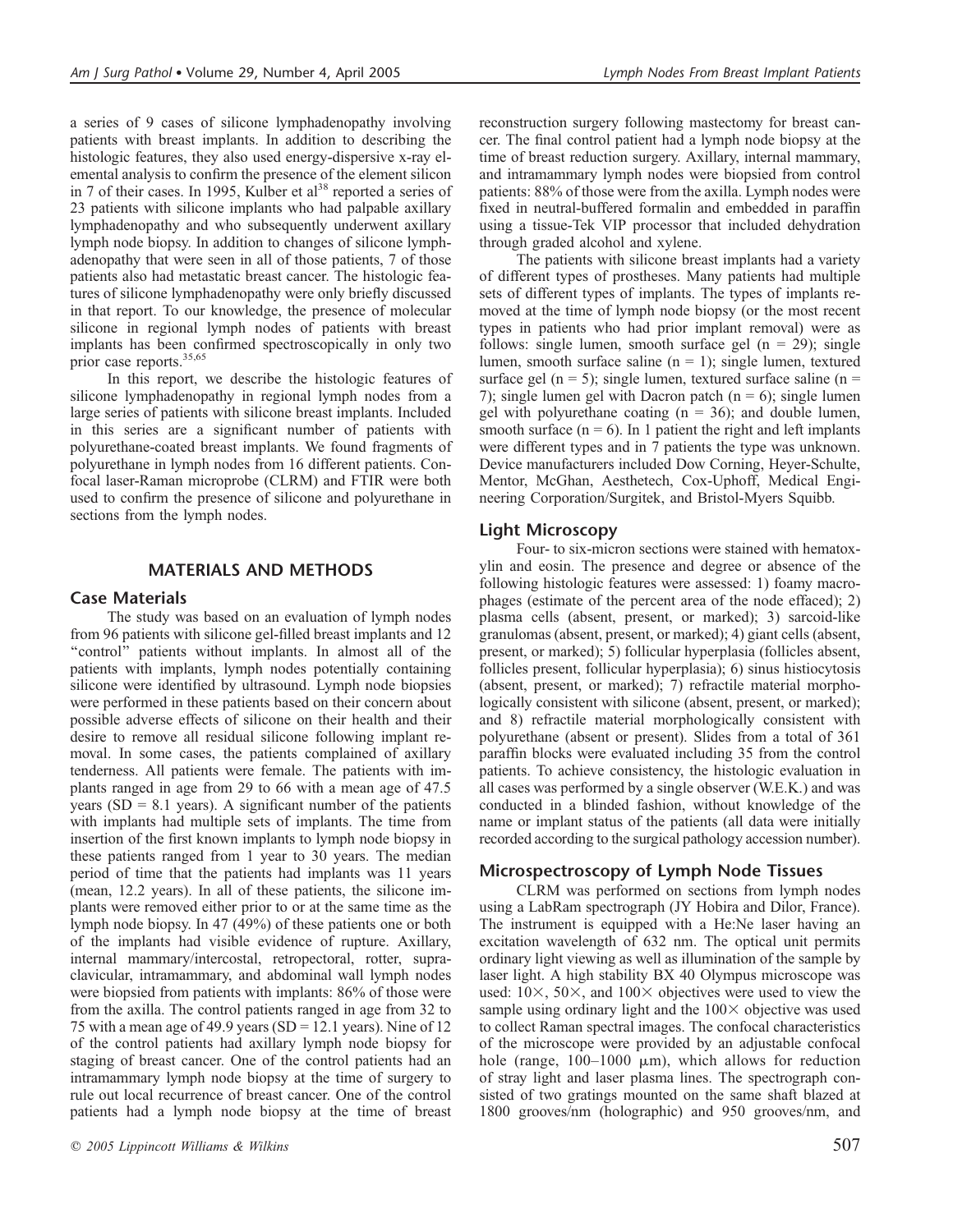a charge-couple detector with an active detector window of  $1024 \times 256$  pixels. This instrument when interfaced with the BX 40 Olympus microscope is capable of providing spatial resolution of approximately  $1 \mu m$ . FTIR microspectroscopy was conducted employing a Nicolet instrument (Model micro-IR FTIR). The spectroscopic analysis was also conducted without knowledge of the implant status of the patients.

## RESULTS

In patients with silicone gel-filled breast implants, the general lymph node morphology varied from one case to another. In some lymph nodes the architecture was preserved, whereas in others there was nearly complete effacement of the normal lymphoid tissue. In most cases, there was at least a minor degree of sinus histiocytosis. Prominent follicular hyperplasia was uncommon. Regional lymph nodes from patients with silicone breast implants frequently contain foamy macrophages: cells with relatively abundant, finely vacuolated cytoplasm (Fig. 1). Foamy macrophages were identified in 294 of the 326 sections of lymph nodes from 91 of the 96 patients with breast implants. The number of foamy macrophages varied greatly from only a few rare cells to confluent sheets of cells that extensively replaced the normal lymphoid tissue. In the patients with implants, the average area of the lymph node replaced by foamy macrophages was 24%. Rare, isolated foamy macrophages were seen in only 5 of the 35 sections of lymph nodes from 4 of the 12 control patients without implants. Multinucleated giant cells (Fig. 2), sometimes associated with large vacuoles, were seen in 135 of the 326 sections of lymph nodes from patients with implants and in none of the sections from the controls. Refractile droplets of unstained foreign material consistent with silicone (Fig. 2) were seen in 267 of the 326 sections of lymph nodes from 86 of the 96 patients with implants and in none of the sections from the controls. Tiny droplets of refractile material were sometimes noted in the fine vacuoles of foamy macrophages. Larger droplets or irregular fragments of refractile material were generally present in large vacuoles that may or may not have been associated with multinucleated giant cells. The presence of sarcoid-like granulomas (Fig. 2) was an infrequent histologic finding, seen in only 6 sections of lymph nodes from 5 patients with implants and in none of the sections from control patients. Prominent sinus histiocytosis was present in 52 sections of lymph nodes from patients with implants and in none of the controls. Fragments of foreign material consistent with polyurethane (Fig. 1) were seen in 33 sections of lymph nodes from 16 different patients with implants. All but 2 of those patients were known to have polyurethane coated implants. Those 2 remaining patients had multiple sets of implants, some of unknown type. The presence of polyurethane was confirmed spectroscopically in both of those two patients. Polyurethane fragments were not seen in any of the control sections. Prominent plasmacytosis was seen in only three sections from 2 different patients, both with implants. Prominent follicular hyperplasia was seen in 15 sections, all of lymph nodes from patients with implants.

CLRM and/or FTIR spectra characteristic of silicone (Fig. 3) were observed using sections from 191 of the paraffin



FIGURE 1. Photomicrograph of a lymph node from a patient with breast implants showing foamy macrophages and scattered multinucleated giant cells. Silicone containing vacuoles vary in size. There are multiple polygonal fragments of refractile foreign material consistent with polyurethane (original magnification  $\times$ 200).

blocks of lymph nodes from 71 of the 96 patients with breast implants. None of the control lymph nodes was positive for silicone. CLRM spectra characteristic of polyurethane (Fig. 3) were observed in sections from two paraffin blocks of lymph nodes from 2 different patients with breast implants and in none of the control lymph nodes.

## **DISCUSSION**

Patients with silicone gel-filled breast implants may have histologic and spectroscopic evidence of silicone in regional



FIGURE 2. Photomicrograph of a lymph node from a patient with breast implants showing frequent multinucleated giant cells, some associated with vacuoles containing refractile material consistent with silicone gel. A sarcoid-like granuloma is also present (original magnification  $\times$ 200).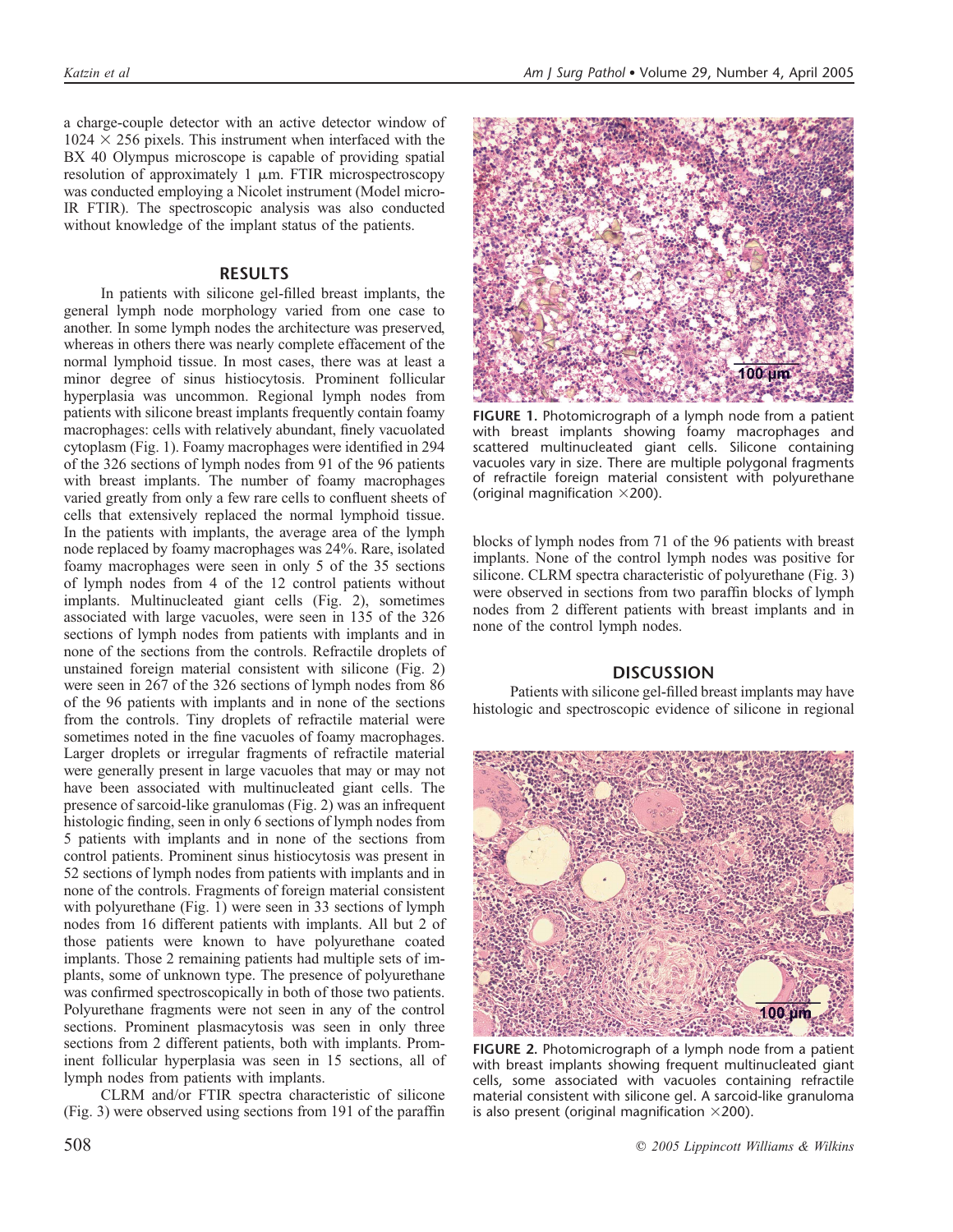

FIGURE 3. Raman microprobe spectra of polydimethylsiloxane (PDMS, bottom trace) and polyurethane (PU, top trace) inclusions in a lymph node from a patient with polyurethane-coated implants. PDMS spectral contributions are identified at 492 and 712  $cm^{-1}$ , while the characteristic PU peaks are seen at 363 and 678  $cm^{-1}$ . The experimental parameters were: laser line at 632 nm, resolution at 2  $cm^{-1}$ (original magnification at  $\times$ 100).

lymph nodes. The large number of patients in this study indicates that this phenomenon is not rare. Histologic features that are frequently present include partial replacement of the lymphoid tissue by foamy macrophages, the presence of refractile unstained amorphous material consistent with silicone, and multinucleated giant cells that are often associated with large vacuoles. Based on the observation of rare foamy macrophages in lymph nodes from 4 of the control patients, the effacement of at least 5% of the area of a lymph node by foamy macrophages is proposed as a histologic criterion for the diagnosis of silicone lymphadenopathy. Admittedly, this cutoff is somewhat arbitrary and in patients with a known history of silicone gel breast implants, even a few scattered foamy macrophages should be considered suggestive of the diagnosis. Based on the 5% cutoff, 84% (81 of 96) of the patients with implants had histologic evidence of silicone lymphadenopathy. Refractile, clear material was not observed in any of the sections from control patients, and therefore, in patients with a known history of silicone gel breast implants, this is another reliable criterion for the diagnosis of silicone lymphadenopathy. This feature was observed in histologic sections from 90% (86 of 96) of the patients with implants. There was only 1 patient with greater than 5% foamy macrophages in whom refractile material was not seen; therefore, using either criterion, a total of 91% (87 of 96) of the patients with implants had histologic evidence of silicone lymphadenopathy.

Patients with polyurethane-coated breast implants may have polygonal fragments of degraded polyurethane foam in regional lymph nodes. Polyurethane fragments were identified in lymph nodes from 14 (40%) of the 35 patients known to have polyurethane-coated implants. This finding has not been previously reported, although a photomicrograph in the case report by Vaamonde et al<sup>62</sup> illustrates a particle within a lymph node that is probably polyurethane.

The presence of silicone was confirmed in 74% of the patients using CLRM and/or FTIR-microspectroscopy. Spectroscopic confirmation of molecular silicone in lymph nodes from patients with breast implants has been reported previously in only 2 patients.<sup>35,65</sup> Using energy dispersive x-ray elemental analysis, Truong et al $^{61}$  found elemental silicon in  $\overline{7}$ patients with silicone lymphadenopathy as did Tabatowski et al<sup>60</sup> in 1 patient. McConnell et al<sup>41</sup> also confirmed the presence of elemental silicon in 1 patient with silicone lymphadenopathy using inductively coupled plasma emission spectroscopy. The presence of polyurethane was confirmed using CLRM in 2 of our cases. The decreased sensitivity of spectroscopy relative to routine histology may be due to the limited area of the lymph node sections that were evaluated using either CLRM or FITR spectroscopy-microspectroscopy. The spectroscopic evaluation was applied to multiple selected small areas in the lymph node sections. We have conducted limited studies using chemical imaging CLRM (Nnayakkara P, Centeno JA, and Katzin WE, manuscript in preparation). Based on our results, this method is more sensitive, as would be expected for a scanning technique. It is also likely that routine tissue processing removes a significant amount of silicone prior to embedding the tissue in paraffin.<sup>41</sup>

In addition to silicone gel-filled breast implants, there are other types of synthetic prostheses that are known to cause silicone lymphadenopathy. Christie et  $al<sup>18</sup>$  were the first to describe silicone lymphadenopathy in a patient with a silicone elastomer joint prostheses. Subsequent reports of this variant of silicone lymphadenopathy have included patients with implants involving metacarpophalangeal and interphalangeal joints of the hand,<sup>1,4,8,22,27,36,43,44</sup> metatarsophalangeal joints,<sup>45,49</sup> and the temporomandibular joint.<sup>23</sup> The predominant histologic finding, noted in each of the reported cases of silicone lymphadenopathy associated with silicone elastomer joint prostheses, is the presence of multinucleated giant cells that contain refractile, unstained material consistent with silicone. Abraham and  $Etz<sup>1</sup>$  also used laser-Raman microprobe to confirm the presence of silicone in an enlarged axillary lymph node from a patient with a silicone elastomer finger joint prosthesis. The absence of significant numbers of foamy macrophages in lymph nodes from patients with silicone elastomer prostheses suggests that this component of the response to silicone breast implants is likely related to the fact that breast implants contain a lower molecular weight and more fluid form of silicone.

There are a few reports of changes in lymph nodes related to nonsilicone prostheses. Gray et  $al^{26}$  described 2 patients with lymphadenopathy related to large joint prostheses. They suggested that the changes represented a florid reaction to fragments of polyester or polyethylene. Bauer et al<sup>6</sup> described a patient with a knee prosthesis that used a carbon fiber-reinforced polyethylene tibial component, who had both carbon fibers and polyethylene particles in external iliac lymph nodes.

The mechanism whereby silicone escapes from the confines of a silastic shell and then migrates to lymph nodes is unclear. Once the implant shell is ruptured, silicone gel clearly gains access to the surrounding tissues; however, even in the absence of frank implant rupture, silicone gel can leak or ''bleed'' from an implant. Bleeding refers to the slow migration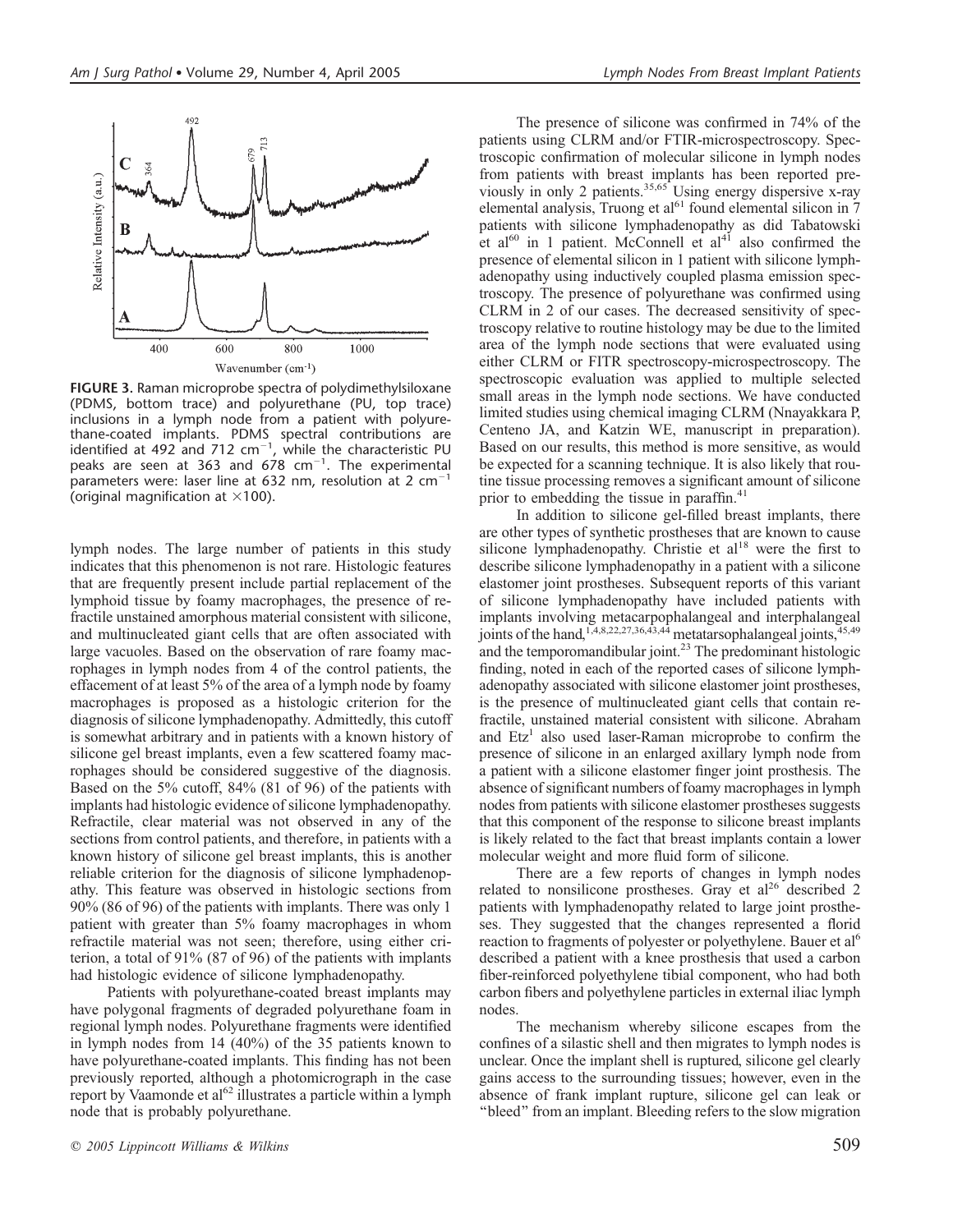of silicone gel through an intact implant shell and was described over 25 years ago.<sup>5,7,63</sup> The physical basis for socalled silicone gel bleed from a breast implant is uncertain. The rate of silicone gel bleed from intact implants has been estimated at up to 100 mg per year for older implants.<sup>3</sup> In one report, there was histologic evidence of silicone escape from an implant within only 12 days of the original implant insertion. $11$  Once outside the implant, silicone is apparently able to migrate via lymphatic channels to gain access to regional lymph nodes. Evidence indicating migration of silicone from breast implants to various distant sites, including the upper extremity,<sup>40</sup> the groin,<sup>14</sup> the liver,<sup>46</sup> synovium,<sup>55</sup> skin,<sup>55</sup> and pleural fluid,<sup>32</sup> has also been reported. The presence of relatively large particles/droplets of silicone and polyurethane in regional lymph nodes of patients with breast implants suggests that the transit of various elements, either synthetic or biologic, from breast tissue to lymph nodes via lymphatic channels may have a significant passive component. This passive component may be an important factor in the metastatic process. Silicone and polyurethane migration from breast implants to lymph nodes may therefore represent a model that could be useful in understanding the passive component of metastasis in breast cancer. The process of migration of silicone and polyurethane to lymph nodes may also be similar to what has recently been described as ''benign mechanical transport'' of breast epithelial cells to sentinel lymph nodes.<sup>21</sup>

The clinical significance of silicone lymphadenopathy has several different facets. In a patient who has had postmastectomy reconstructive surgery using silicone gel breast implants, the clinical differential diagnosis of regional lymph node enlargement should include silicone lymphadenopathy as well as metastatic breast cancer. In most individuals with silicone gel breast implants, who have had surgery for breast augmentation, one must also consider the potential for adverse health consequences of silicone migration to regional lymph nodes. The relationship between silicone breast implants and systemic diseases is a highly controversial issue. In two wellpublicized epidemiologic studies, the authors found no association between breast implants and a variety of specific, clinically defined connective-tissue diseases.<sup>25,52</sup> A meta-analysis of research on the relationship between autoimmune diseases and silicone breast implants $33$  and an Institute of Medicine review<sup>9</sup> also concluded that there is no clear evidence that silicone breast implants cause systemic disease. In a commentary on the safety of breast implants, Zuckerman has pointed out limitations of both the meta-analysis and the Institute of Medicine review.<sup>66</sup> In their epidemiologic review, Silverman et al<sup>56</sup> concluded that information is insufficient to establish the overall health risks related to silicone breast implants. In addition, there are numerous reports of a wide variety of symptoms in women with breast implants, including myalgias, arthralgias, fatigue, memory disturbances, and sleep disorders.10,20,24,59,64 Some authors argue that these symptoms may be related to silicone. Furthermore, Brown et al have recently found a statistically significant link between ruptured silicone gel implants and fibromyalgia as well as other connectivetissue diseases.12,13 Kossovsky and Freiman have also reviewed much of the literature regarding the clinical and immunologic manifestations of silicone breast implants and has

proposed a model that seeks to explain the role of silicone in inciting rheumatologic disease.<sup>37</sup> The findings in our study do not specifically address the controversy regarding silicone gel implants and connective-tissue disease. Nevertheless, the possibility that silicone frequently migrates to regional lymph nodes of patients with silicone gel breast implants must be considered in assessing the safety of these medical devices. Although it is clearly not the intention of implant manufacturers to introduce silicone gel into lymph nodes, this phenomenon does provide a rational basis for suggesting that silicone gel implants may have an impact on the immune system. Finally, the role of silicone in the development of lymphoma at least deserves mention since there are several case reports describing primary breast lymphoma in patients with silicone gel breast implants as well as patients with coexistent silicone lymphadenopathy and lymphoma in the same lymph node.4,19,43,50,51,64

#### **REFERENCES**

- 1. Abraham JL, Etz ES. Molecular microanalysis of pathological specimens in situ with a laser-Raman microprobe. Science. 1979;206:716–718.
- 2. Ashley FL. A new type of breast prosthesis: preliminary report. Plast Reconstr Surg. 1970;45:421–424.
- 3. Baines CJ, Arseneau J, Davis P, et al. Summary of the report on siliconegel-filled breast implants. Can Med Assoc J. 1992;147:1141–1146.
- 4. Benjamin E, Ahmed A, Rashid ATMF, et al. Silicone lymphadenopathy: A report of two cases, one with concomitant malignant lymphoma. Diagn Histopathol. 1982;5:133–141.
- 5. Barker DE, Retsky MI, Schultz S. Bleeding of silicone from bag-gel implants and its clinical relation to fibrous capsule reaction. Plast Reconstr Surg. 1978;61:836–841.
- 6. Bauer TW, Saltarelli M, McMahon JT, et al. Regional dissemination of wear debris from a total knee prosthesis. J Bone Joint Surg Am. 1993;75: 106–111.
- 7. Bergman RB, van der Ende AE. Exudation of silicone through the envelope of gel-filled breast prostheses: an in vitro study. Br J Plast Surg. 1979;32:31–34.
- 8. Bernstein SA, Strickland RW, Lazarus E. Axillary lymphadenopathy due to Swanson implants. J Rheumatol. 1993;20:1066–1069.
- 9. Bondurant S, Ernster V, Herdman R, eds. Safety of Silicone Breast Implants. Washington, DC: Institute of Medicine, 1999.
- Borenstein D. Siliconosis: a spectrum of illness. Semin Arthritis Rheum. 1994;24(suppl 1):1–7.
- 11. Brandt B, Breiting V, Christensen L, et al. Five years experience of breast augmentation using silicone gel prostheses with emphasis on capsule shrinkage. Scand J Plast Reconstr Surg. 1984;18:311–316.
- 12. Brown SL, Duggirala HJ, Pennello G. An association of silicone-gel breast implant rupture and fibromyalgia. Curr Rheumatol Rep. 2002;4: 293–298.
- 13. Brown SL, Pennello G, Berg WA, et al. Silicone gel breast implant rupture, extracapsular silicone, and health status in a population of women. J Rheumatol. 2001;28:996–1003.
- 14. Capozzi A, DuBou R, Pennisi VR. Distant migration of silicone gel from a ruptured breast implant: case report. Plast Reconstr Surg. 1978;62: 302–303.
- 15. Centeno JA, Johnson FB. Microscopic identification of silicone in human breast tissue by infrared microspectroscopy and x-ray microanalysis. Appl Spectrosc. 1993;47:341–345.
- 16. Centeno JA, Kalasinsky VF, Johnson FB, et al. Fourier transform infrared microscopic identification of foreign materials in tissue sections. Lab Invest. 1992;66:123–131.
- 17. Centeno JA, Mullick FG, Panos RG, et al. Laser-Raman microprobe identification of inclusions in capsules associated with silicone gel breast implants. Mod Pathol. 1999;12:714–721.
- 18. Christie AJ, Weinberger KA, Dietrich M. Silicone lymphadenopathy and synovitis: complications of silicone elastomer finger joint prostheses. JAMA. 1977;237:1463–1464.